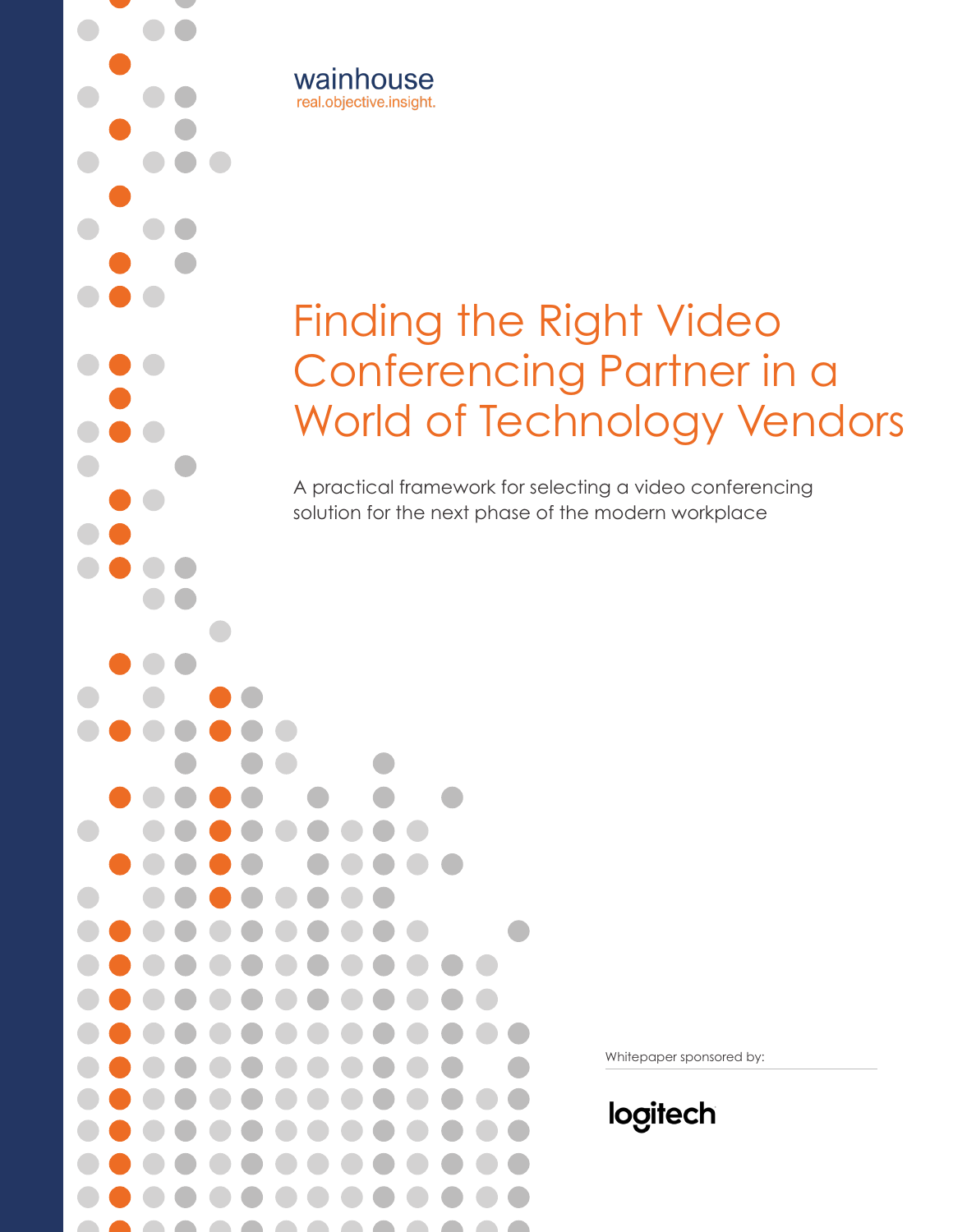## **Yesterday and Today: Video Conferencing Proves its Value**

Even before the pandemic arrived in 2020, video conferencing was becoming a vital tool for the modern workplace. At a business level, video conferencing has shown it could help with organizational goals such as engaging employees, cutting costs, and enabling better communications. For individuals, video conferencing was recognized as driving productivity by adding a richness to meetings. In a Wainhouse Research survey of 1,400 respondents, the highest expectation for video conferencing was that it would help them work more efficiently.1 They envisioned the face-to-face interaction to inspire more thoughtful collaboration, to drive clarity of communications, and



#### **WHAT DO YOUR END-USERS EXPECT FROM VIDEO CONFERENCING?**

In a 2019 Wainhouse survey, end-user's highest expectation for video conferencing was that it would help them work more efficiently.

to create more realistic human connections. All of these reasons, in turn, were thought to improve the outcome of the meeting.

This expectation for better meetings applied to every workspace. From personal desktops to room-based solutions equipped with AV devices, video conferencing was helping teams increase the productivity of meetings, no matter where a colleague was located.

But, the real potential for video conferencing was put into the spotlight at the start of 2020. By April, only a few weeks into the COVID-19 pandemic, Europe's work-from-home population went from about 5% of the workforce to approximately 40%, an 8X increase.<sup>2</sup> Likewise, in the United States more than two-thirds of US workers were now working from home.<sup>3</sup> Employees were trying to stay in touch with colleagues, while executives were trying to keep their businesses moving forward. Unsurprisingly, the world turned to video conferencing to navigate these uncharted waters, and the adoption of video conferencing, which was already making headway in today's enterprises, was accelerated by five to eight years.

Without a doubt, video conferencing is entering a new age of importance. For many enterprises, video is evolving from just automating the business to actually being integrated into the business, possibly even *being* the business.

## **How Did Your Video Conferencing Solution Fare During This Timeframe?**

Fueled by the dramatic increase in end-users and unexpected use cases, IT decision makers (ITDMs) were able to see how their chosen solutions for video conferencing adapted to the dynamic situation at hand. Some fared well, while others did not. What was revealed to many ITDMs is that some vendors were simply unable to deliver value in a fluid situation, where business needs were subject to change.

All is not lost. Wainhouse believes that this condensed window of transformation has allowed ITDMs to better define what they truly need from video conferencing technology. Ideally, vendors need to do more than just provide video. Instead, they need to support ITDMs as a trusted technology *partner*, one that can help businesses thrive in the "next normal" of our modern work experience.

What is a video conferencing technology partner versus a vendor? At the simplest definition, it is when a vendor meets more than just the basic specifications (e.g., video and audio and a certain price point) and contributes to more of your elevated goals.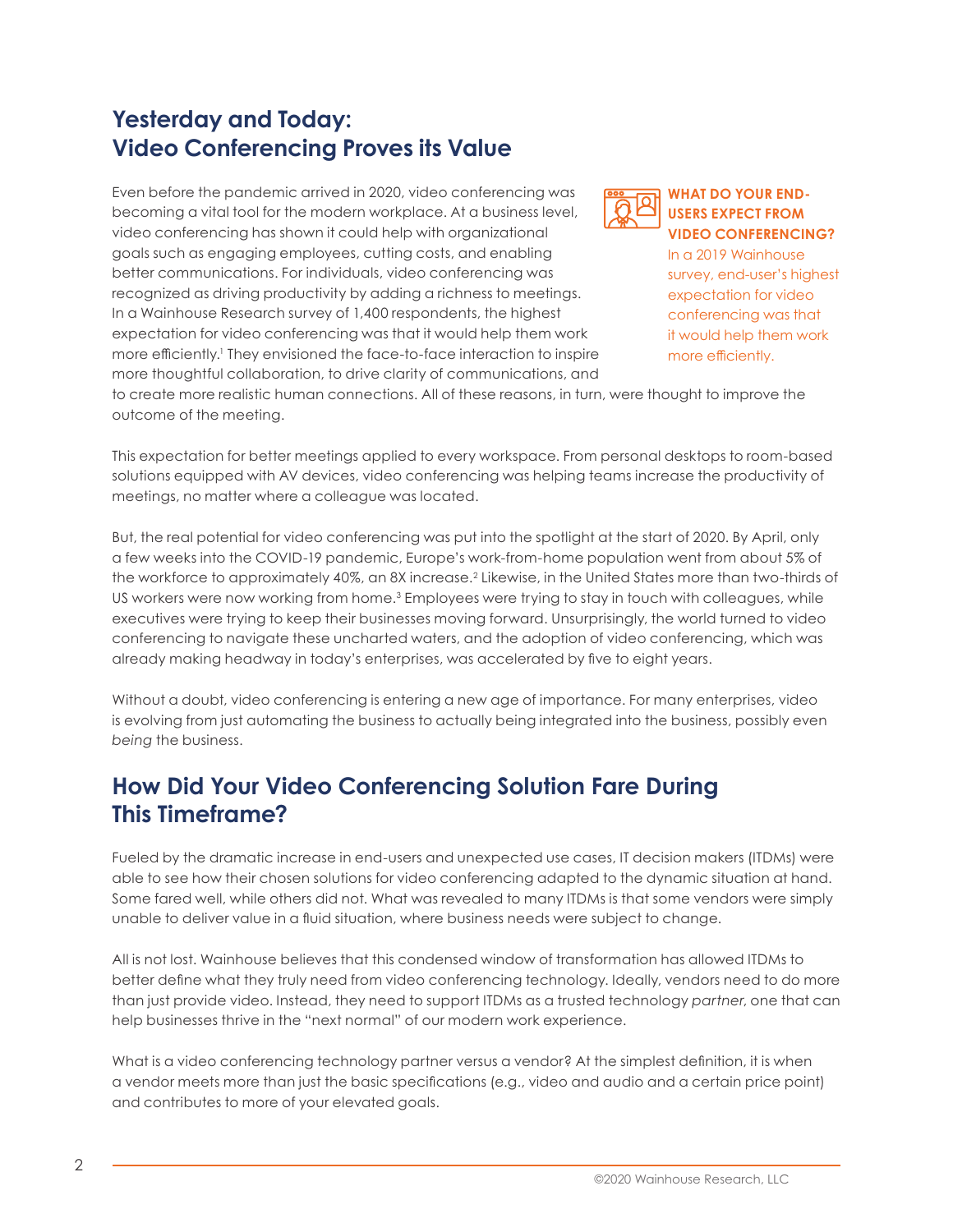Sounds good, but how can an ITDM act upon this lofty distinction? It's not like you can add to your RFP "vendor must create value for the business" and expect to receive actionable responses. To this end, Wainhouse has created the following framework to help bring these grand ideas into a practical, achievable reality.

## **The Key Stakeholder Framework for Selecting a Video Conferencing Solution**

Although every organization is different, in Wainhouse's experience, the first step in vendor selection is to filter your options with an efficient first line of validation before focusing time and energy on a more in-depth analysis. To this end, Wainhouse has designed a key stakeholder framework to help ITDMs understand when a video conferencing vendor meets basic specifications on paper versus when they exceed those known requirements and perform more like a trusted partner.

To accomplish this, our framework helps you assess the capabilities of a video conferencing vendor as related to the needs of four key stakeholders. For each group, we identify a core theme and propose a series of questions to help you evaluate your business needs. As you look at the framework, we encourage you to dig below the surface of immediate responses and find examples of how the vendor can deliver additional value to your stakeholders.

Most importantly, we've built this framework with the future of work in mind and, where applicable, we call out how COVID-19 will impact these stakeholders.

The four stakeholders and their core attributes are as follows: *the business* and its need to adapt, the *end-users* and their desire to be engaged, the *IT administrators* and their requirements for support, and the *IT buyer* and their job to procure.



Keep in mind that this framework is only intended to be an initial filter for video conferencing technology. But, if a candidate vendor can demonstrate how they exceed these requirements, they likely warrant further investigation.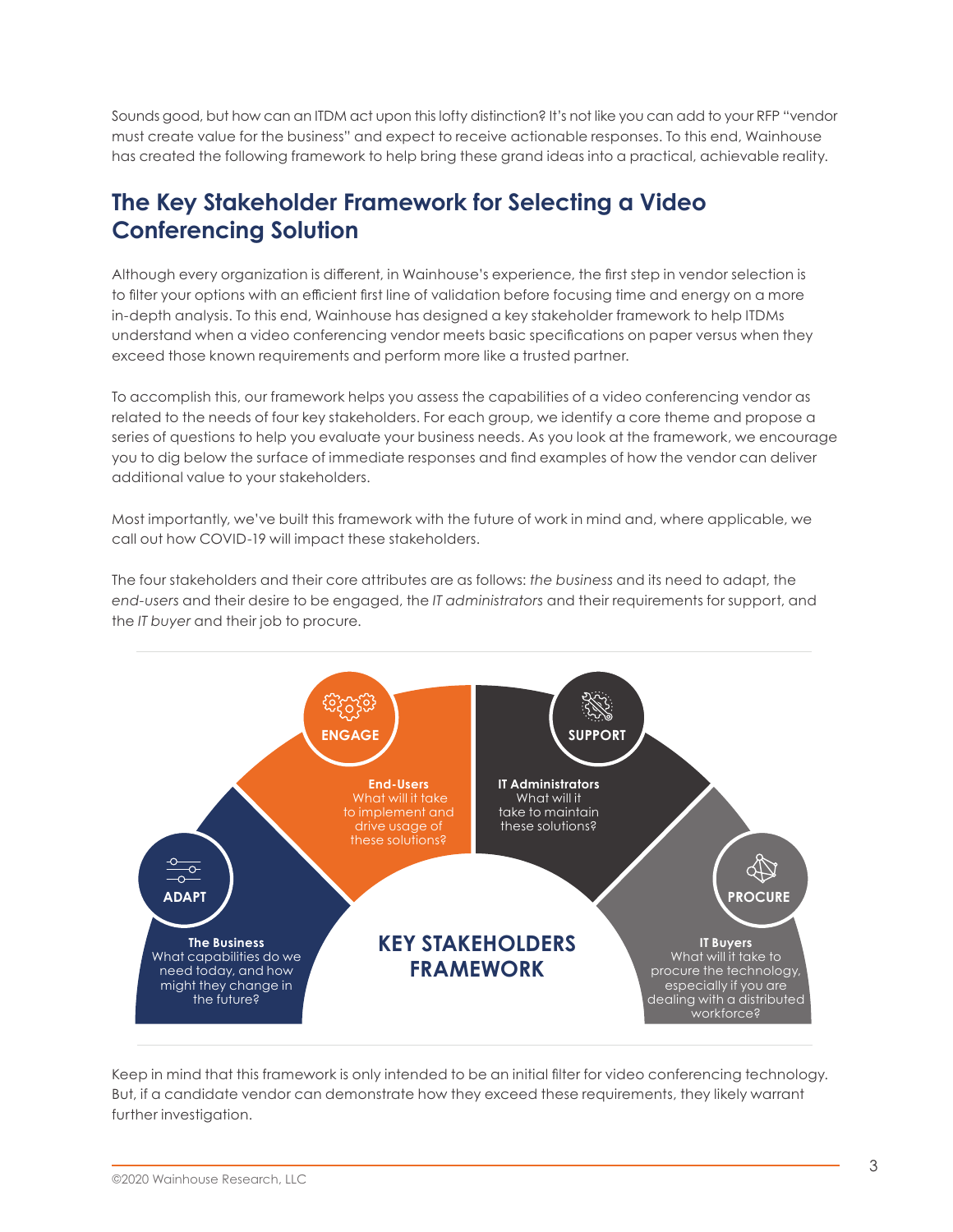

## **The Business as a stakeholder – what capabilities does your business need today? How might they change in the future?**

This question focuses on the capability of the partner's portfolio to address the business needs as it adapts to operational changes. It was not that long ago that all an ITDM would consider is if the vendor had solutions for small, medium, and large conference rooms. At that time, a standout vendor would also be able to address remote workspaces. But today,

you need to include the option for future hybrid workspaces, which will continue to evolve as employees return to the office.

Workspace is only one possible area for rapid change. You should also understand how the devices work with your other UC investments. And, if the vendor is locking you into one video conferencing service with restrictive options to change solutions in the future.

| <b>TOPICS FOR</b>                                                                                                                                        | <b>VENDOR</b>                                                                                                                              | <b>PARTNER</b>                                                                                                                          |
|----------------------------------------------------------------------------------------------------------------------------------------------------------|--------------------------------------------------------------------------------------------------------------------------------------------|-----------------------------------------------------------------------------------------------------------------------------------------|
| <b>CONVERSATION</b>                                                                                                                                      | (MEETS THE REQUIREMENT)                                                                                                                    | (EXCEEDS REQUIREMENT)                                                                                                                   |
| Does the vendor have a portfolio<br>to support a wide variety of<br>workspaces like group spaces,<br>huddle rooms, home office,<br>mobile?               | • Vendor has common workspace<br>coverage but lacks products<br>for other areas. Retrofits<br>current products into the new<br>workspaces. | Has purpose-built products<br>for home, office, hybrid, and<br>mobile.                                                                  |
| Do the VC devices work within my                                                                                                                         | • Works with my UC suites but may                                                                                                          | Certified by the UC suite as a                                                                                                          |
| current UC solution?                                                                                                                                     | not be certified by the UC suite.                                                                                                          | solution partner.                                                                                                                       |
| Are the VC devices tied to a single<br>video conferencing service or<br>UC suite?<br>What is the process to change to<br>another VC service or UC suite? | Hardware is limited to a single<br>video conferencing service.<br>• Vendor does not allow you to<br>change VC services.                    | • Partner's hardware is<br>out-of-the-box ready for<br>one VC service but can be<br>provisioned for other VC<br>services if you choose. |

**Key Takeaway** — Look for a portfolio of room and desktop solutions with a wide-ranging price-to-performance ratio to help deliver the right solutions for the right space. If you focus only on low-cost video solutions, they may not be scalable across your organization. The features in high-end solutions may not be needed everywhere, and if used for all workspaces, this could result in overspending. ITDMs also need to be watchful for VC service "lock-in," where devices are only capable of working with limited video conferencing services.

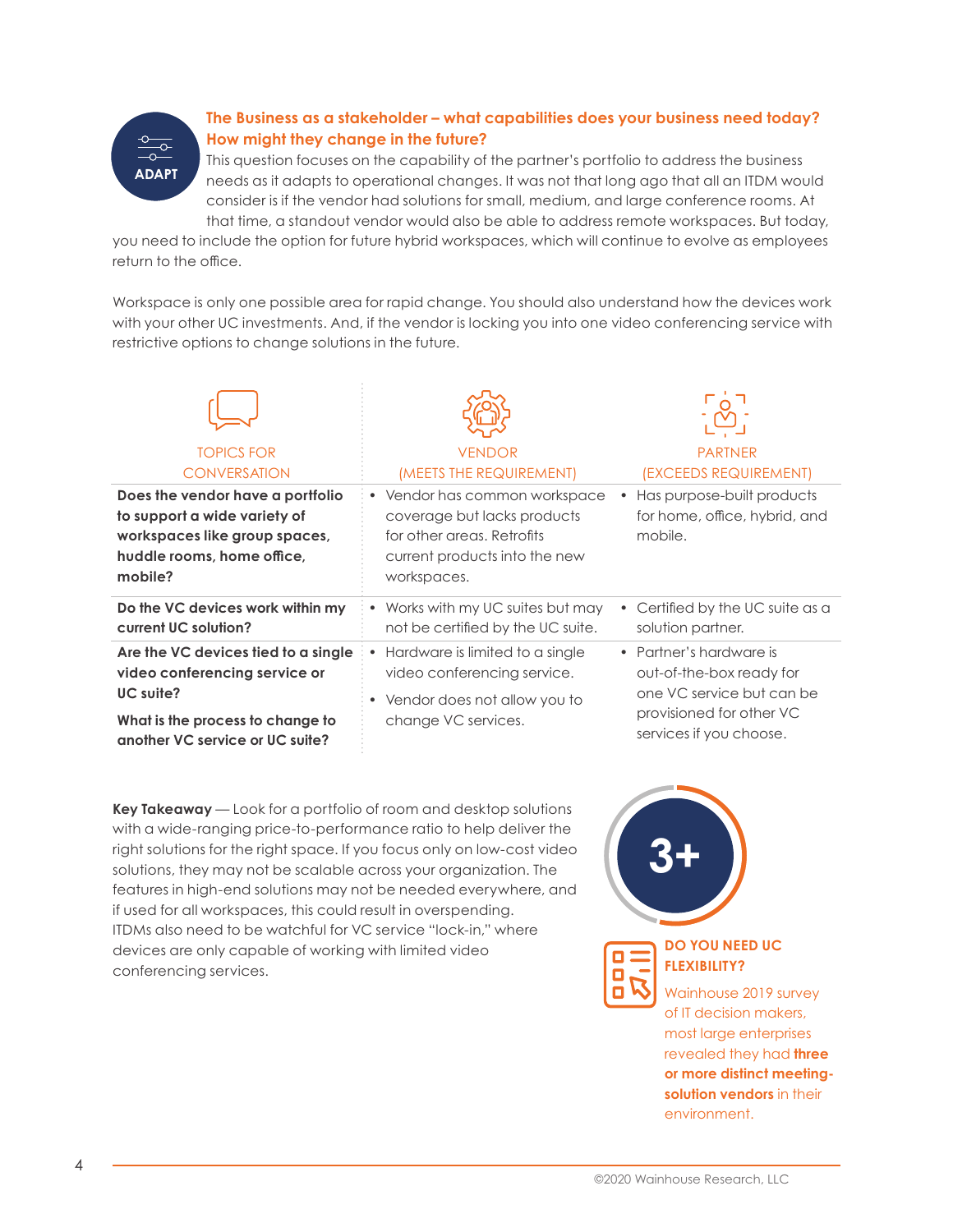### **End-users as a stakeholder – what will it take to drive usage of these solutions?**



This line of questioning is focused on the end-users and addresses how to engage this group and accelerate the adoption of video conferencing technology. In many instances, it boils down to whether the solution is approachable to the end-user.

| <b>TOPICS FOR</b><br><b>CONVERSATION</b>                                                                                         | <b>VENDOR</b><br>(MEETS THE REQUIREMENT)                                                                                                                                                                                                                   | <b>PARTNER</b><br>(EXCEEDS REQUIREMENT)                                                                                                                                                                                                                                        |
|----------------------------------------------------------------------------------------------------------------------------------|------------------------------------------------------------------------------------------------------------------------------------------------------------------------------------------------------------------------------------------------------------|--------------------------------------------------------------------------------------------------------------------------------------------------------------------------------------------------------------------------------------------------------------------------------|
| How familiar is the end-user with<br>the brand?<br>Do they have firsthand experience<br>with other products from this<br>vendor? | End-users may know the brand,<br>but do not use it in other areas of<br>their work.<br>• For example, they only see<br>the brand in large conference                                                                                                       | End-users know the brand<br>$\bullet$<br>because they see and use<br>it in different workspaces -<br>both in the office and when<br>working remotely.                                                                                                                          |
| How much training or instruction is<br>needed for a first-time user to get<br>started?                                           | rooms.<br>• The user interface (UI) is unique<br>to the room solutions, and<br>therefore, requires some training<br>to drive familiarity.                                                                                                                  | • Partner devices utilize native<br>user interfaces for the video<br>conferencing service you<br>choose.                                                                                                                                                                       |
|                                                                                                                                  | The vendor reinforces<br>instructions with in-room or<br>onscreen instructions.                                                                                                                                                                            | • As a result, room solutions<br>require little to no training<br>because workflows for tasks<br>such as start a meeting or<br>share content are common<br>in both desktop and room<br>use cases.                                                                              |
| What does the end-user need to do<br>to adjust the audio or camera for<br>different meeting conditions?                          | Vendor products provide<br>manual adjustment options<br>during the call or utilized auto-<br>adjusting technology, but it<br>is noticeable to the meeting<br>participants.<br>Examples include jumpy<br>camera adjustments or uneven<br>microphone levels. | • Partner devices incorporate<br>"smart" technology that<br>makes the adjustments<br>automatically.<br>• Examples include cameras<br>that auto frame for the group<br>in the room with smooth<br>transitions, or beamforming<br>microphones that can hear<br>everyone equally. |
| In the rooms, what are the different<br>devices available for an end-user<br>to control a video conference call?                 | • Room control is limited to a<br>single option like a remote<br>control.                                                                                                                                                                                  | • Meeting leads are presented<br>with several options to<br>manage the meeting,                                                                                                                                                                                                |
| Are they approachable or<br>intimidating?                                                                                        | • Often, all of the actions driven<br>by the remote control are<br>visible on the monitor to the<br>entire room, creating a tense<br>situation for the person who is<br>manipulating the remote.                                                           | including a tabletop control,<br>which makes meeting<br>management actions more<br>discreet and hidden from the<br>entire room.                                                                                                                                                |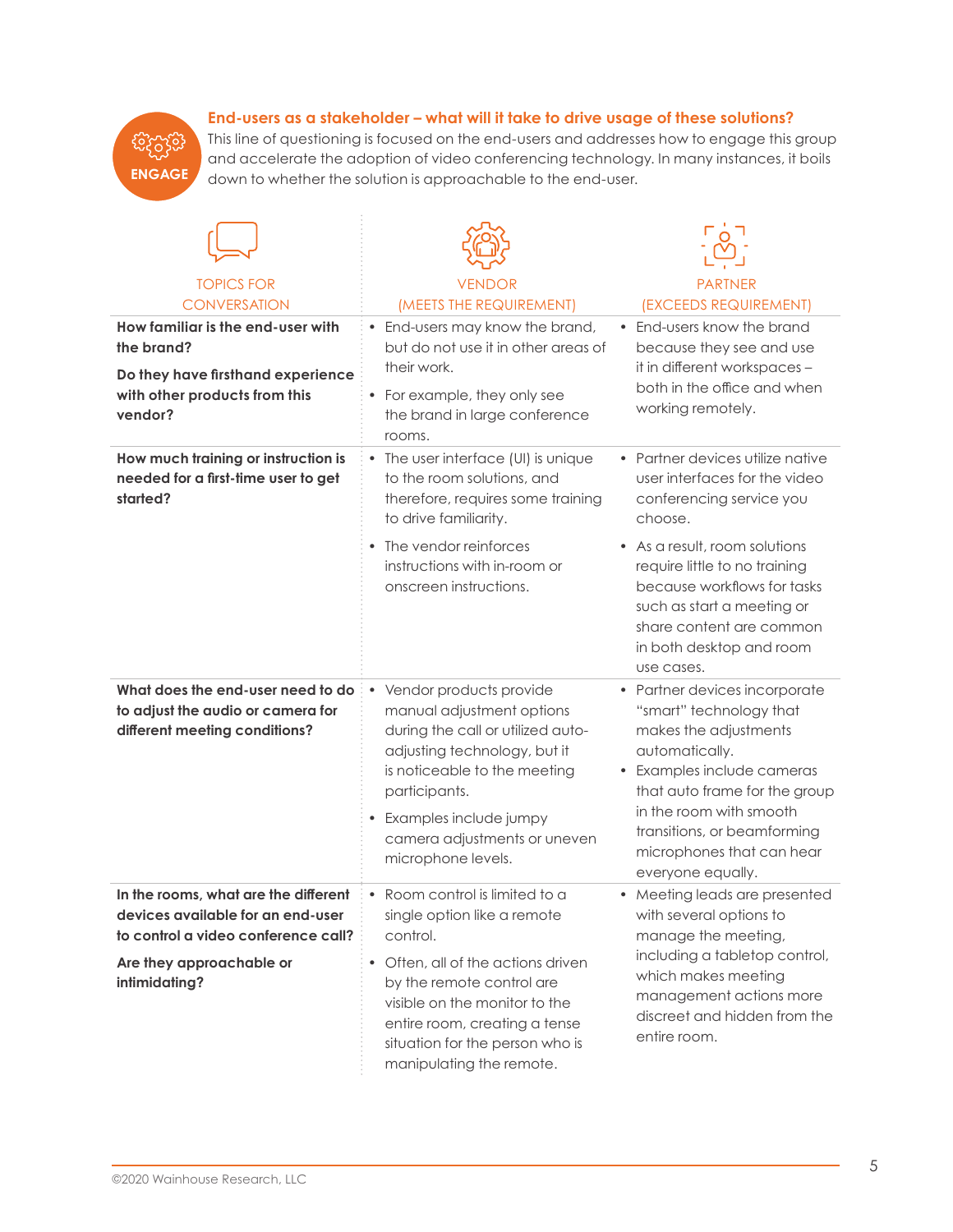**Key Takeaway** – Approachability of video conferencing hardware is a fundamental expectation here. Expect devices to be familiar and intuitive in how they work. In addition, room solutions should provide ample ways to control the systems, like through tabletop controls or personal devices.

More importantly, the workflow and user interfaces should be similar between the different video conferencing spaces. From desktop to the conference room to mobile workspaces, a good technology partner will enable common interfaces so end-users can confidently utilize the technology.

**COVID-19 Context** – As employees head back to the office in hybrid work arrangements, there is increased attention to safety and hygiene. In conference rooms, this can be accomplished through device features such as intelligent cameras and voice controls that reduce the need to touch shared surfaces. If these features are important to your stakeholders, be sure they also meet the criteria of being approachable.



ooll

### **DO ENGAGED EMPLOYEES MATTER?**

A study conducted by the University of North Carolina's Kenan-Flagler Business School found that organizations with above-average employee engagement experienced **2.3 times more revenue growth over a three-year period** than companies with average employee engagement.



**IT Administrators as a stakeholder – what will it take to maintain these solutions?**

This is one stakeholder that will most likely have a well-thought-out list of requirements ready to go. Therefore, our early validation framework is not meant to dive too deep into the IT administrator's specific needs, but rather, focus on how and where the vendor could assure more operational continuity. You should also consider any hidden costs in working with the

vendor to support their own solutions.

| <b>TOPICS FOR</b><br><b>CONVERSATION</b>                                  | <b>VENDOR</b><br>(MEETS THE REQUIREMENT)                                                                    | <b>PARTNER</b><br>(EXCEEDS REQUIREMENT)                                                                                                   |
|---------------------------------------------------------------------------|-------------------------------------------------------------------------------------------------------------|-------------------------------------------------------------------------------------------------------------------------------------------|
| Can the vendor provide<br>monitoring and management with<br>native tools? | Monitoring is available but may<br>have restrictive dependencies,<br>such as on-premises solutions<br>only. | • Monitoring is available in<br>convenient formats, such<br>as cloud-based with no<br>other dependencies for                              |
| How do the vendor's tools work<br>with other management solutions?        | Monitoring may also require fees<br>to enable features or expand<br>the number of devices covered.          | on-premises hardware.<br>• Features are not fee based.<br>• Partner management tools<br>have APIs to work with other<br>management tools. |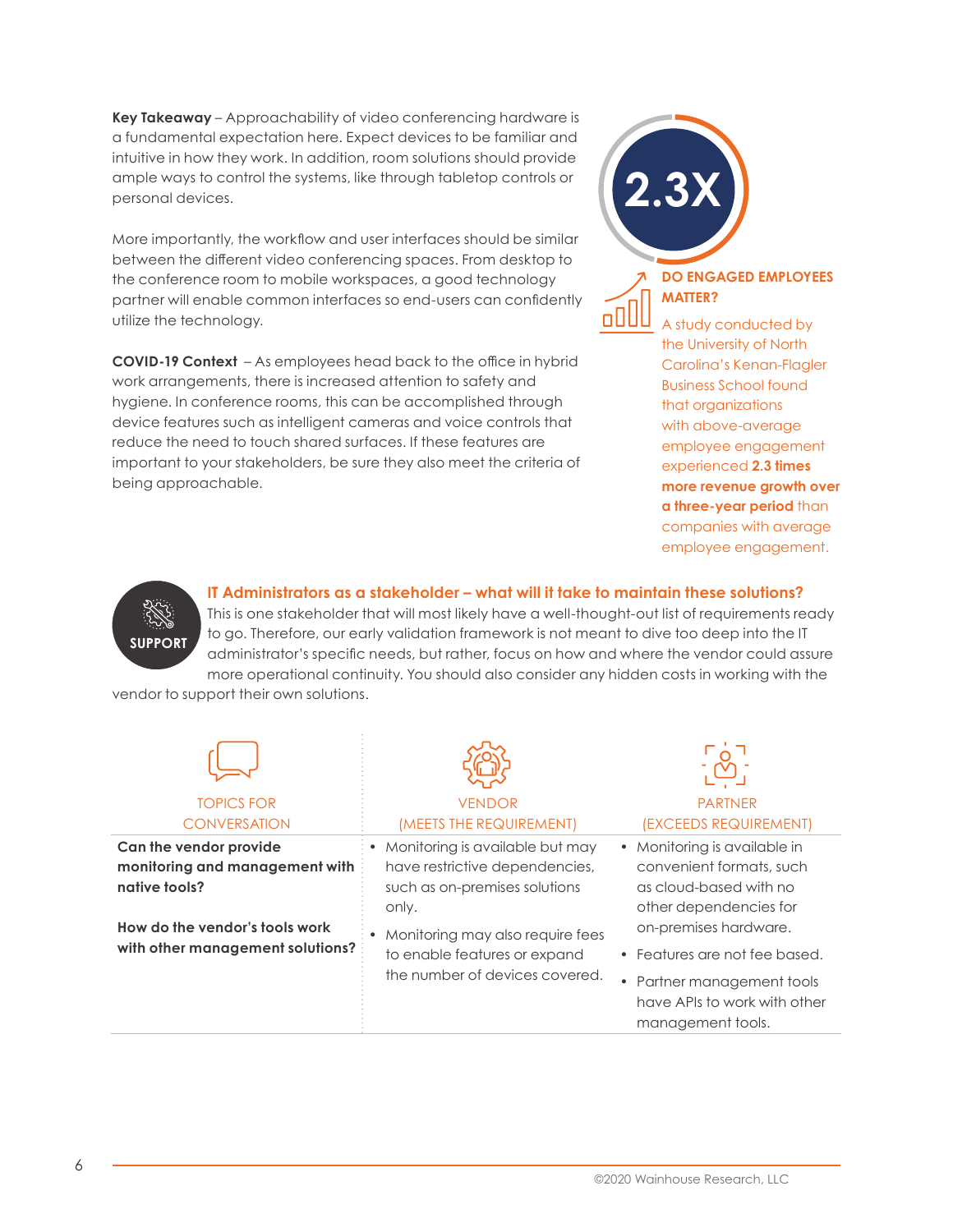| <b>TOPICS FOR</b><br><b>CONVERSATION</b>                                                                           | <b>VENDOR</b><br>(MEETS THE REQUIREMENT)                                                                                                                                                                                     | <b>PARTNER</b><br>(EXCEEDS REQUIREMENT)                                                                                                                              |
|--------------------------------------------------------------------------------------------------------------------|------------------------------------------------------------------------------------------------------------------------------------------------------------------------------------------------------------------------------|----------------------------------------------------------------------------------------------------------------------------------------------------------------------|
| What are the warranty terms for<br>hardware replacement?                                                           | • Vendor offers hardware<br>replacement for one year or less.                                                                                                                                                                | • Vendor offers hardware<br>replacement beyond<br>one-year term.                                                                                                     |
| How much physical maintenance<br>is needed when managing the<br>devices?                                           | • Devices have management<br>steps that need to be performed<br>in person by an IT staff, such as<br>confirmation of connections or<br>inventory of peripherals.                                                             | Devices are capable of<br>$\bullet$<br>reporting all status to remote<br>management consoles and<br>have adequate remote<br>capability to address<br>needed changes. |
| When vendor support is needed,<br>is it a paid service?<br>Are there time or geographic<br>limitations to support? | • Vendor provides support, but<br>in-depth troubleshooting may<br>require additional maintenance<br>contracts.<br>• Geographic coverage or<br>business hour limitations may<br>play into the pricing of support<br>services. | • Provides free support that is<br>not limited by geography or<br>tied to service contracts.                                                                         |

**Key Takeaway** – From management tools to support services and hardware replacement — all are part of the holistic maintenance programs. Use this section as an efficient means to represent your IT administrators needs to best support your VC investment.

**COVID-19 Context** – As an outcome of the pandemic, expect your video conferencing footprint to be widely distributed, with more remote work deployments and potentially more conference rooms. Partner maintenance programs need to not only be holistic but accessible to all your devices wherever they may be deployed.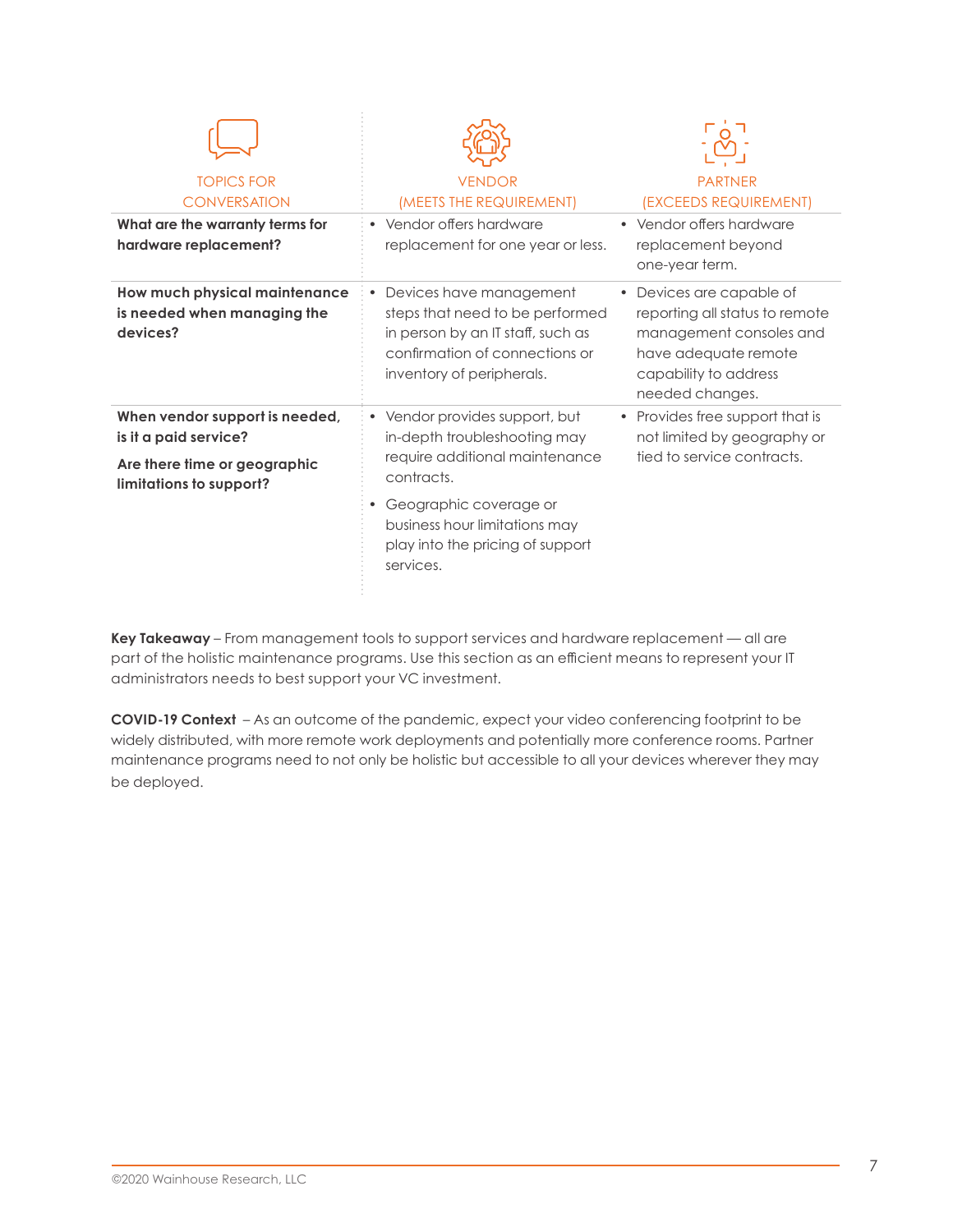

## **IT Buyers as a stakeholder – what will it take to procure the technology for a distributed workforce?**

Beyond just price and terms, the ideal video conferencing partner should have solutions that are procurable through a variety of purchase channels and can reach your distributed workforce. This should hold true if your end-users are in a dozen different countries or a

dozen different buildings on the same campus.

| <b>TOPICS FOR</b>                                                                              | <b>VENDOR</b>                                                                                                                                        | <b>PARTNER</b>                                                                                                                                                                             |
|------------------------------------------------------------------------------------------------|------------------------------------------------------------------------------------------------------------------------------------------------------|--------------------------------------------------------------------------------------------------------------------------------------------------------------------------------------------|
| <b>CONVERSATION</b>                                                                            | (MEETS THE REQUIREMENT)                                                                                                                              | (EXCEEDS REQUIREMENT)                                                                                                                                                                      |
| Are the products available where<br>your end-users are?                                        | • Vendor has limited geographic<br>availability.<br>Relies on multi-tier distribution or<br>extra shipment fees to deliver<br>products to all areas. | Partner has adequate<br>distribution of products<br>to match your business<br>footprint.                                                                                                   |
| Are there diverse channel options<br>to support your IT buyer's vendor<br>management strategy? | Only available through one type<br>of distribution partner (VARs, for<br>example).                                                                   | Is available through diverse<br>$\bullet$<br>types of purchasing channels<br>- VARs, System Integrators,<br>specialized online retailers,<br>even consumer or prosumer<br>retail channels. |

**Key Takeaway** – Be sure you can easily procure the devices in all of your geographic regions. Keep in mind that your IT buyer likely has a procurement strategy, and a partner with diverse purchase options and delivery capabilities can help this stakeholder achieve their goals, too.

**COVID-19 Context** – COVID19 has not only spurred incredible growth in the remote workforce but Wainhouse has seen evidence that companies are also utilizing satellite offices to lessen office density and support safe hybrid working environments. Expect an increase in locations for which your IT buyer will need to procure video conferencing devices.

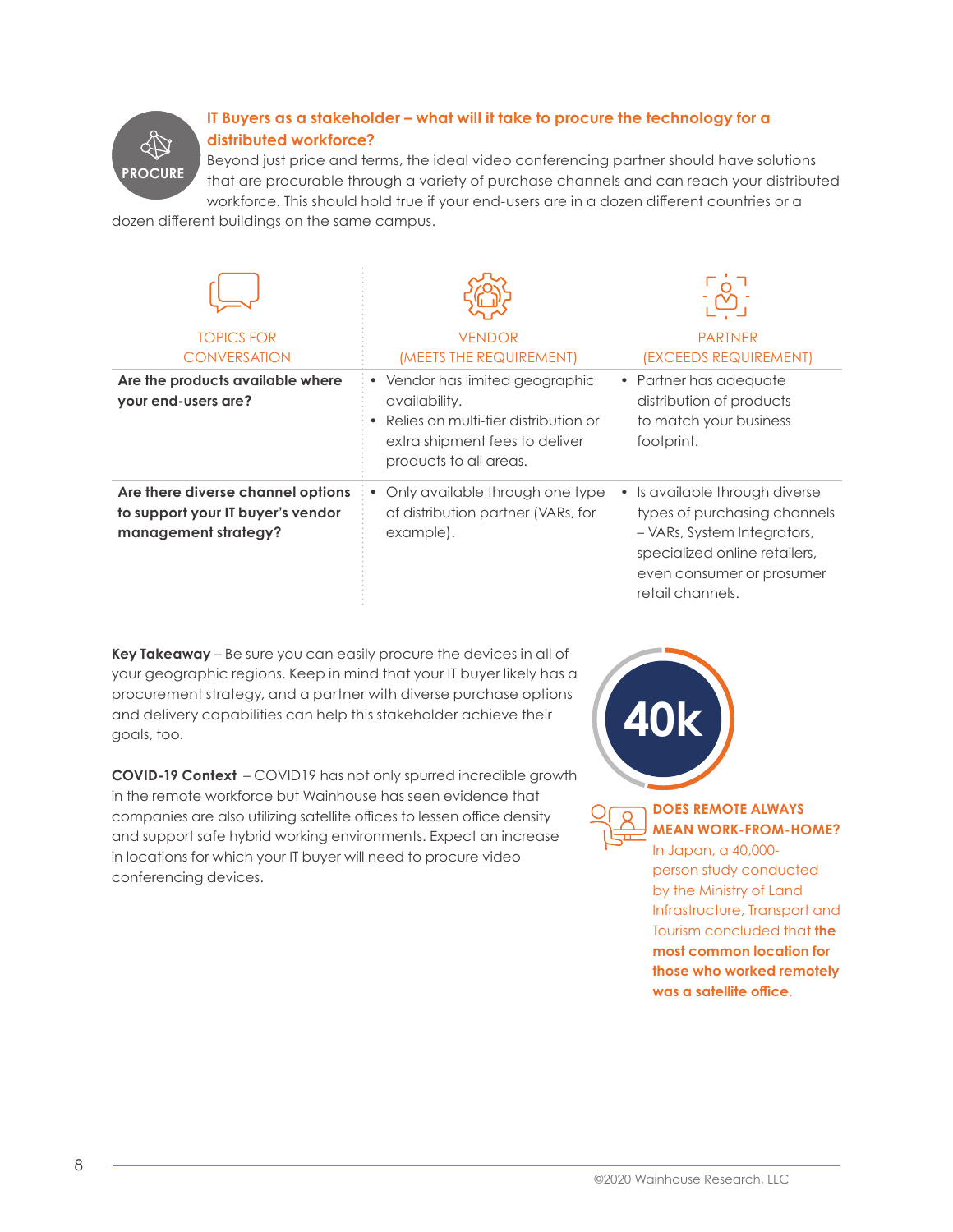## **Logitech: A Trusted Partner for Video Conferencing**

Based on the key stakeholder framework, Wainhouse Research considers Logitech to be a stellar example of a video conferencing technology partner. In short, Logitech has the portfolio breadth to support any business size, whether it be a small business with a few home offices or a global enterprise with thousands of conference rooms. Their solutions are not only affordable and scalable; they deliver exceptional audio and visual video experiences, as well.

Wainhouse Research ran Logitech through the framework presented in this article and found the key highlights listed below.

# **ADAPT**

### **Adaptability – Logitech Video Conferencing Solutions Can Accommodate Changes in the Organization's Needs**

Logitech has shown over the years that they understand both personal and group use cases for video conferencing. Their devices are platform-agnostic and can be configured with a variety of video conferencing services. Moreover, they allow end-users to work within UC

workflows they already know. There's no need to "forklift" in new hardware every time a new use case presents itself (like remote working), or a new UC suite is being considered.

- **Logitech has a broad portfolio of video conferencing solutions** From the home office to the huddle room, from the desktop to the board room, Logitech has a video conferencing solution for a variety of use cases. Wainhouse is impressed not only with the comprehensive coverage of personal and group use cases, but that Logitech offers both dedicated PC-based conferencing and bring-your-own-device (BYOD) video conferencing solutions.
- **Large ecosystem of partners with earned admiration for quality** Logitech has been a key player with industry leaders like Microsoft, Zoom, and Google for years. These trusted relationships have created in-depth industry knowledge that allows Logitech to provide an even better video experience than others with similar partner programs.
- **Works across different operating systems and video conferencing services** The Logitech video experience is not tied to one operating system. It is compatible with top software and service platforms such as MacOS, iOS, Windows 10, and Android to support your preferred choice.



### **Engagement – The Logitech Portfolio Is a Trusted Name for End-Users**

One of the first things that stands out for Logitech is that the brand is known at all levels of an organization. End-users are looking for brands that are pleasing to use and that address their needs, such as better lighting, camera angles, and noise reduction. Logitech is one of the few video conferencing partners who can combine user satisfaction with enterprise needs.

- **Meets or exceeds end-user expectations** As more end-users use video conferencing solutions in their everyday work, they expect it to be flawless, comfortable, and familiar across all the places they work – home, office, and remote. Logitech has packaged its proprietary audio and video technologies to deliver a consistently high-quality experience across all of these use cases.
- **Logitech delivers experiences rather than features** Instead of focusing on product features, Wainhouse finds that Logitech continues to reinvent video collaboration and create experiences that feel natural and familiar for every business and individual. For example, it is not about auto framing. It's about RightSense technology that lets the end-user forget about adjusting a handful of camera options and focus on the meeting at hand.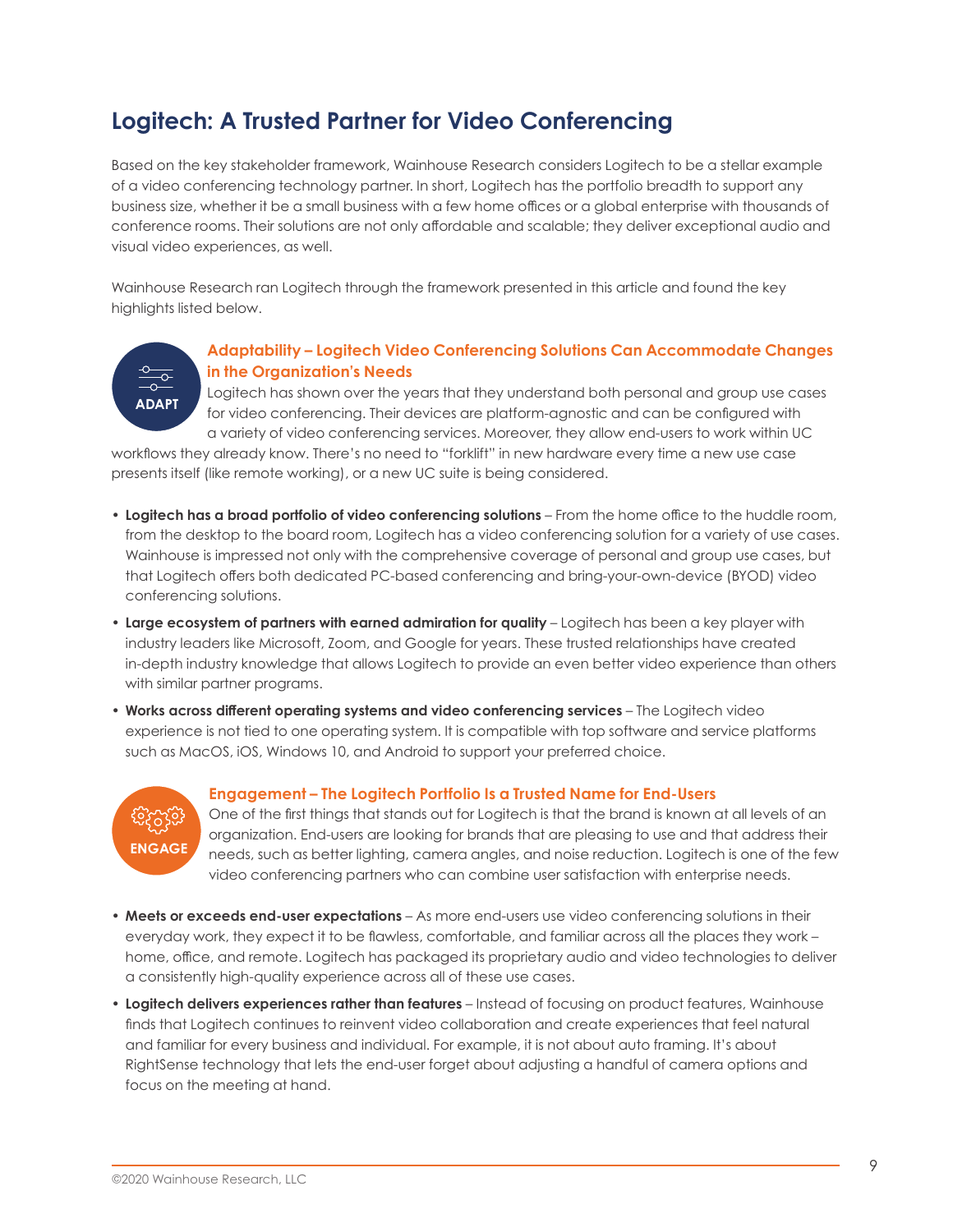• **Simplified installation features translate into approachable devices** – Logitech has taken the idea of easy-to-install, ready-to-use conferencing products to heart. The result is a frictionless installation for IT and enjoyable experience for end-users. Multiple mounting options combined with discreet cable management features allow the devices to be conveniently located within the room and appear very minimal, clean in design.



## **Support – The Uncomplicated and Straightforward Nature of Logitech's Video Conferencing Devices Enables IT Admins to Provide Higher-Quality Support**

Hybrid working means IT is helping out in the meeting rooms and offices they know as well as in homes and single workstations they don't. Logitech designs their products in a way that is effortless for employees to adopt and easy for engineers to support.

- Logitech Sync provides remote management that is easy to use Sync is a sharp tool that allows IT staff to provision and manage conference rooms, devices, and software from anywhere. Wainhouse also likes the tool's agnostic capabilities on the video conferencing platform, which allows you to manage devices holistically.
- **Logitech has free, global support** Not many video conferencing partners can make such a claim. From our point of view, this means that when the situation calls for the remote IT staff or even the end-user to troubleshoot devices, Logitech will provide accessible support to them anytime, anywhere in the world.



### **Procurement – Logitech Has Global Product Availability in 100+ Countries and Distribution with 3,000+ Resellers**

IT buyers are likely to find Logitech to be one of the most straightforward video conference partners to procure. In testing of procurement options, Wainhouse was able to find purchasing options for Logitech video conferencing solutions in every country or region we checked.

- **Logitech has product availability virtually everywhere** Products are distributed in more than 100 countries worldwide through strategic partnerships with top-tier PC manufacturers.
- **Product accessibility through multiple channels means options to meet your procurement strategy** Products are available through numerous channels such as retail, DMRs, and VARs.

## **Summary and Next Steps**

Remember this key stakeholder framework is intended to be an initial filter for video conferencing technology. As you can see with Logitech as our example, Wainhouse recommends this approach as an efficient way to find video conferencing partners that can help you achieve larger business objectives and goals.

Given this valuable information, it's important to do the following:

- Engage these four stakeholders early in this process
- Add more exploratory questions as they suit your situation
- Include video conferencing partners that help you achieve your business goals and objectives in the next level of your vendor review process

If you are interested in Logitech video conferencing solutions, you can start that process by visiting [https://](https://www.logitech.com/vc) [www.logitech.com/vc](https://www.logitech.com/vc) for resources and support.

<sup>1</sup> Wainhouse Research, October 2019

<sup>2</sup> *"Living, working and COVID-19: First findings – April 2020,"* European Foundation for the Improvement of Living and Working Conditions, Published 6 May 2020, <https://www.eurofound.europa.eu/publications/report/2020/living-working-and-covid-19-first-findings-april-2020>

<sup>3</sup> *"Remote Work Increasing Exponentially Due to COVID-19,"* Netskope, Published Mar 16 2020, [https://www.netskope.com/blog/remote-work-increasing](https://www.netskope.com/blog/remote-work-increasing-exponentially-due-to-covid-19)[exponentially-due-to-covid-19](https://www.netskope.com/blog/remote-work-increasing-exponentially-due-to-covid-19)